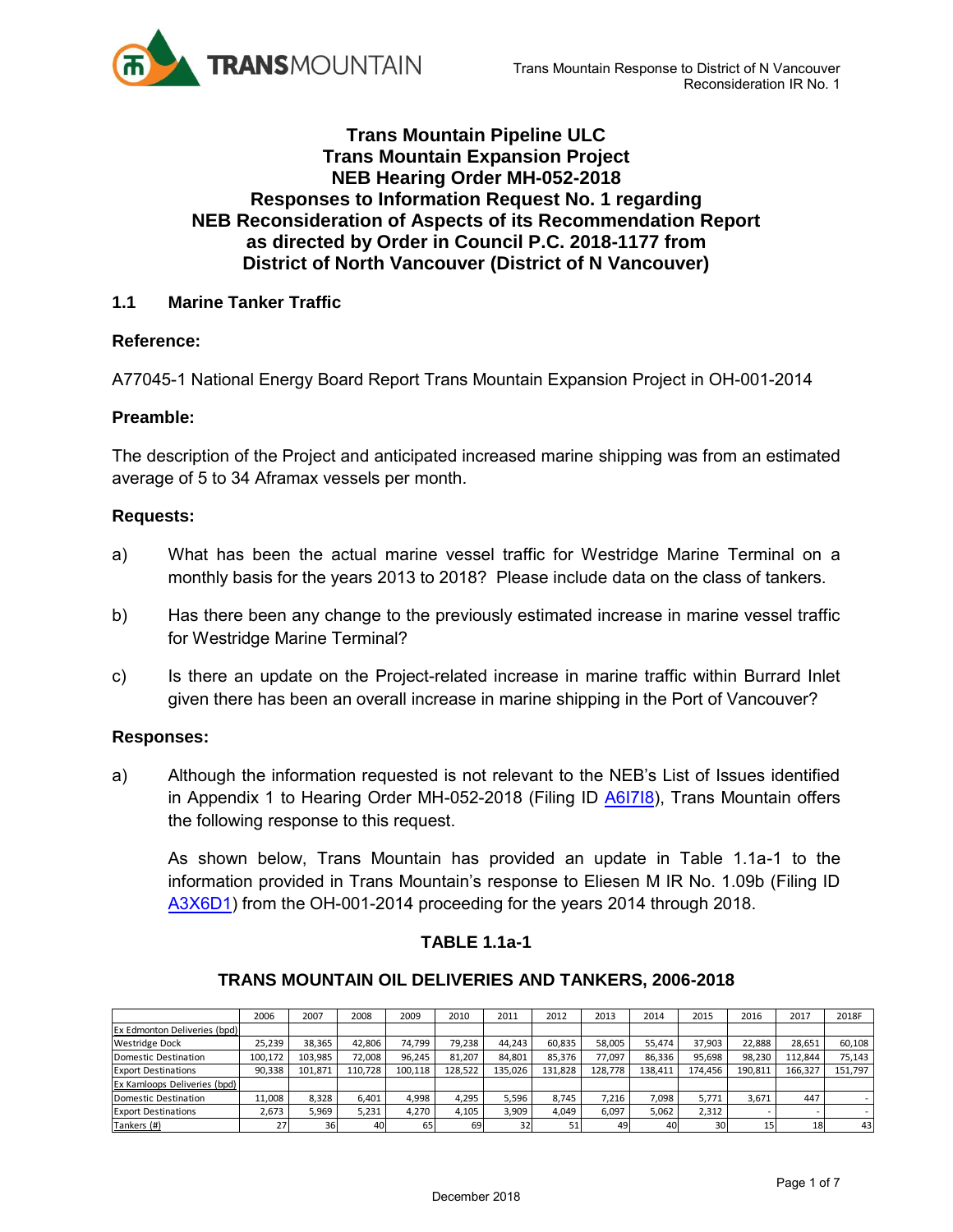

- b) No, there has been no change in the estimated marine vessel traffic increase.
- c) No. As described in Section 6.10 of Trans Mountain Reply Evidence (Filing ID [A6L9U8](https://apps.neb-one.gc.ca/REGDOCS/File/Download/3723554) page 35):

"The cumulative effects assessment for marine transportation conducted in the Application (Volume 8A, Section 4.4 [\[A3S4Y3\]](https://apps.neb-one.gc.ca/REGDOCS/File/Download/2393882)) was based on future vessel traffic projections, which were derived from projected growth rates in vessel movements (by vessel type) in the marine RSA. These projections were detailed in Section 6 of TERMPOL 3.2 – Origin, Destination & Marine Traffic Volume Survey (Volume 8C, TR8C-2 [\[A3S4R7,](https://apps.neb-one.gc.ca/REGDOCS/File/Download/2393617) [A3S4R8\]](https://apps.neb-one.gc.ca/REGDOCS/File/Download/2393050)), and were also presented in Section 4.4.1.4.2 of Volume 8A. The projections incorporated increased vessel traffic from specific terminals, including Roberts Bank Terminal 2, as well as general (i.e., non terminal-specific) growth. Roberts Bank Terminal 2 is specifically identified as a contributor to future vessel traffic increases – in Section 6.2.2 of TERMPOL 3.2 (PDF pg. 28) and in Section 4.4.1.4.2 of Volume 8A (PDF pg. 225). Cumulative effects from other projects were fully addressed in the OH-001-2014 proceeding."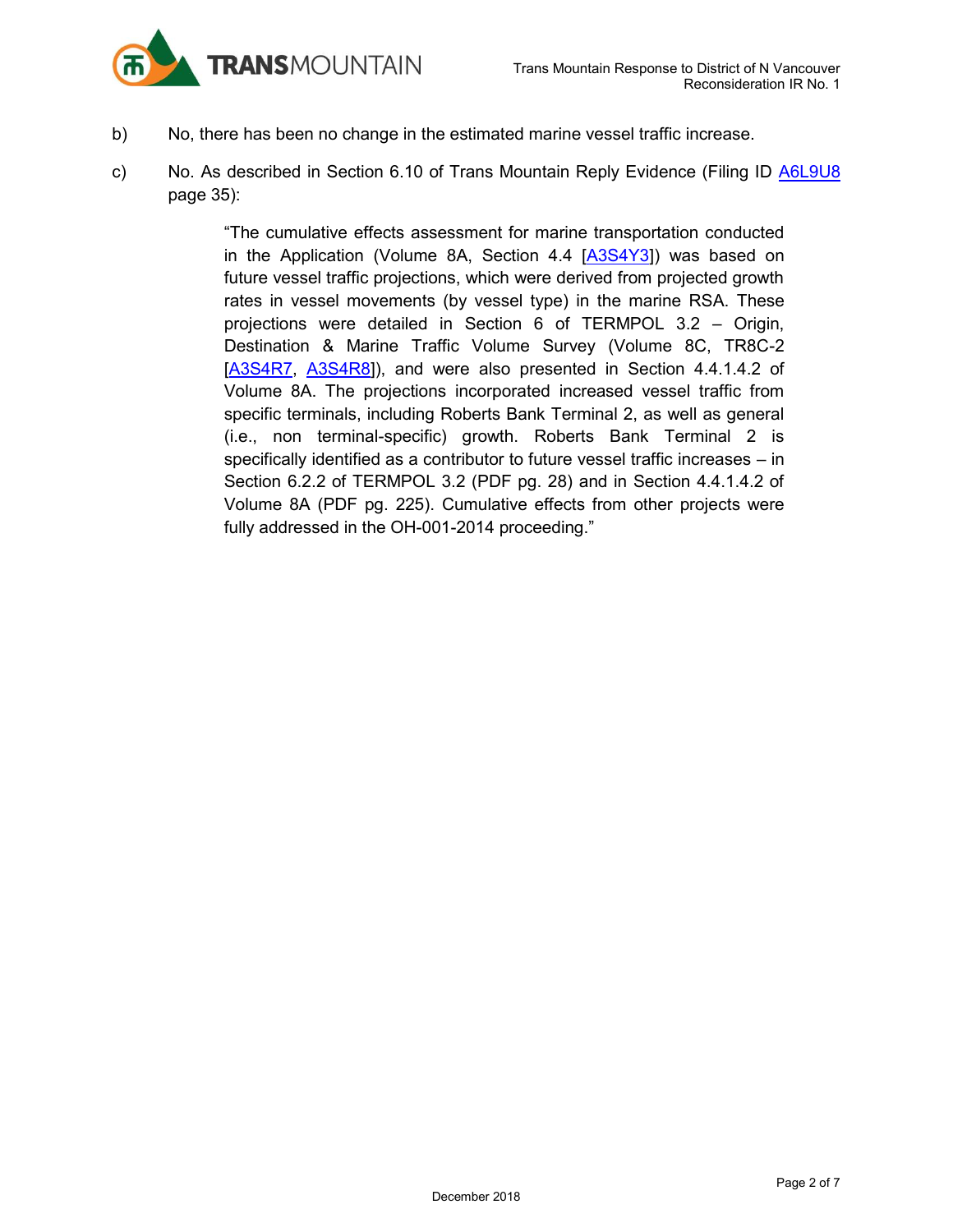

# **1.2 Use of Dispersants in Spill Response**

# **Reference:**

A95299-20, Department of Justice (on behalf of various Federal Departments and Agencies), Opening statement and direct evidence Reference 2.E.2 Oil Spill Fate, Behavior and Response **Technology** 

# **Preamble:**

The OPP alternate response measures program includes spill treating agents, including dispersants, surface washing agents and other chemical treatments to mitigate the environmental impacts of a spill. There is a recognition that that these approaches include a different suite of benefits and risks. It is our understanding that a science-informed analysis of the risks associated with each available option (i.e. net environmental benefits analysis (NEBA)) would be evaluated as part of the spill response.

The intended purpose of dispersants is to break up oil slicks on the water's surface by increasing the rate at which oil droplets forma and move into the water column. Chemical dispersion does not reduce the amount of oil entering into the marine environment; rather, it changes where it goes and how quickly it gets there. The District previously asked questions on the use of Corexit and was advised that it was not approved for use in Canada and was not likely to be used in Burrard Inlet.

There is new information that Corexit was approved for use in Canada in June 2016.

# **Requests:**

- a) Is there any change in Trans Mountain's response to IR 5.10(i) previously provided which determined that Corexit was not suitable for use in the Port Metro Vancouver area?
- b) How is the potential impact to human health taken into account in the analysis of the use of a dispersants?
- c) In light of the recent research on the dispersants, have any concerns been identified for human health if dispersants are used near populated areas?
- d) Is there new research available for human health risk assessment specifically on the acute and chronic toxicity for a combination of dispersant(s) and the diluted bitumen products expected to be transported in the Trans Mountain Expansion Project?

# **Responses:**

a) As noted in Trans Mountain's Reply Evidence Section 5.3 Dispersant Use [\(A96612-2,](https://apps.neb-one.gc.ca/REGDOCS/File/Download/3723554) PDF, p. 24), the use of Spill Treating Agents, including dispersants, in Canadian waters is prohibited under various federal environmental statutes for use during oil spill response for oil tankers. There has been no change to its prohibition for use during oil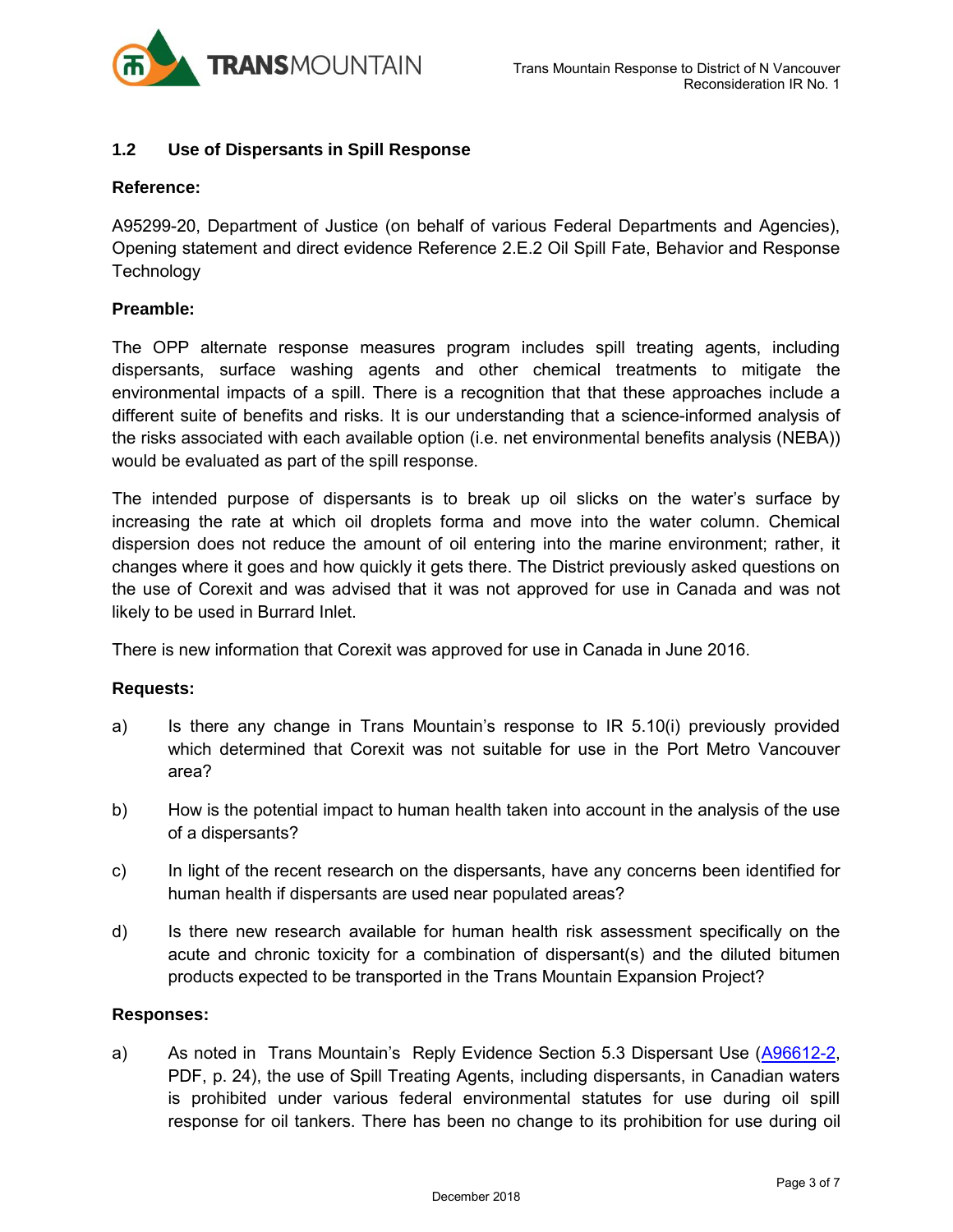

spill response for oil tankers, including in relation to any hypothetical spill by Projectrelated tankers.

- b) Please see Trans Mountain's response to District of N Vancouver Reconsideration IR No. 1.2a.
- c) Please see Trans Mountain's response to District of N Vancouver Reconsideration IR No. 1.2a.
- d) Please see Trans Mountain's response to District of N Vancouver Reconsideration IR No. 1.2a.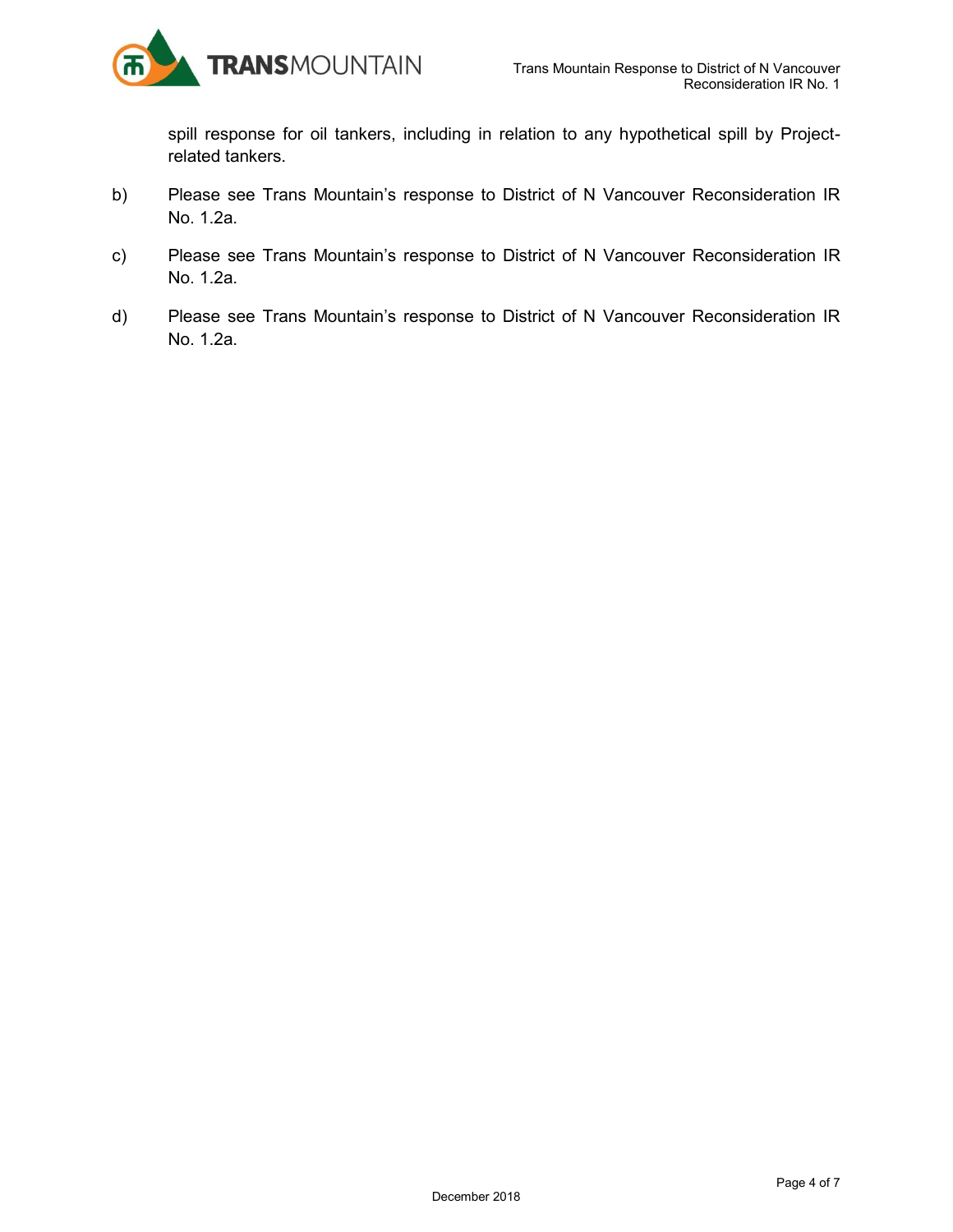

# **1.3 Submerged Oil Response**

#### **References:**

A3S4V5 - Application Volume 7, Risk Assessment and Management of Pipeline and Facility Spills, Section 4.8.2.5 Spill Response Tactics Properties

Composition and Marine Spill Behaviour, Fate and Transport of Two Diluted Bitumen Products from the Canadian Oil Sands: [http://www.ec.gc.ca/scitech/6A2D63E5-4137-440B-8BB3-](http://www.ec.gc.ca/scitech/6A2D63E5-4137-440B-8BB3-%20E38ECED9B02F/1633_Dilbit%20Technical%20Report_e_v2%20FINAL-s.pdf)  [E38ECED9B02F/1633\\_Dilbit%20Technical%20Report\\_e\\_v2%20FINAL-s.pdf](http://www.ec.gc.ca/scitech/6A2D63E5-4137-440B-8BB3-%20E38ECED9B02F/1633_Dilbit%20Technical%20Report_e_v2%20FINAL-s.pdf)

A4D3F1 - Emergency Response Plan; Westridge Marine Terminal; Section 4.6 Response Tactics for Shorelines p. 8 of 15 Section 4.7 Response Tactics for Sunken or Submerged Oil

# **Preamble:**

The District is located along Burrard Inlet and Indian Arm. Water circulation in the Burrard Inlet-Indian Arm system is basically estuarine with lower salinity surface waters flowing down the inlet overlying more saline waters at depth entering from the Strait of Georgia. There are a number of unique conditions in the Burrard Inlet- Indian Arm system, including areas of turbulent mixing in the vicinity of the First and Second Narrows. In Reference (ii), the information on the composition and marine spill behavior of diluted bitumen indicates that it has the potential to sink when mixed with sediments and organic matter with wave action. Reference (iii) differentiates between submerged oil (lies below the surface of the water) and sunken oil (product on the bottom). Oil that has fallen below the surface can also resurface elsewhere.

As new information available since the initial NEB review, the federal government has improved its understanding of the fate and behavior of petroleum products, including diluted bitumen, should they spill into fresh or marine waters. With respect to diluted bitumen specifically, federal scientists have communicated that they have made considerable progress, including peerreviewed and guidance documents on oil fate and behavior, physical/chemical properties, petroleum forensics, spill countermeasures, field response, remote sensing, and oil spill modelling.

#### **Requests:**

- a) Does this new information on the fate and behaviour of diluted bitumen in marine waters change the original assessment of the potential for submerged or sunken diluted bitumen product in the vicinity of Cates Park, the Conservation Area at Maplewood Flats, in and around the First and Second Narrows Bridges and in the entrance to Indian Arm?
- b) Please describe the anticipated efficacy (e.g. % of submerged and sunken oil recovered) and limitations (conditions in which it cannot be used, (e.g. depth of water, weather, etc.) for the cleanup techniques.
- c) Please provide any updated details on field studies or documented examples that demonstrate the physical recovery of submerged or sunken diluted bitumen from an actual spill event.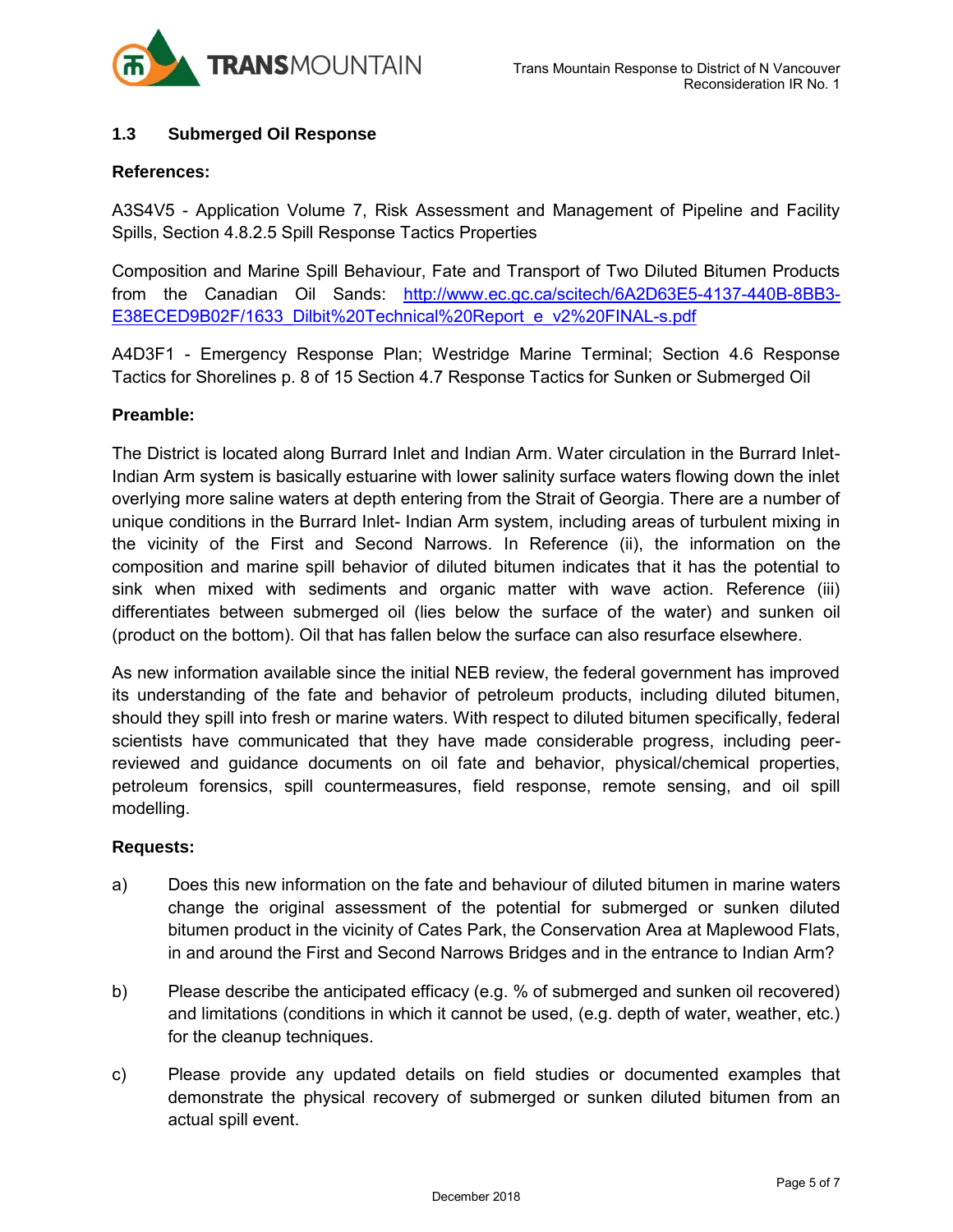

# **Response:**

- a) The new information on the fate and behaviour of diluted bitumen in marine waters has not altered Trans Mountain's original assessment (Filing ID [A3S4Y3](https://apps.neb-one.gc.ca/REGDOCS/File/Download/2393882) VolUme 8A). See Section 8.1.2 of Trans Mountain's Direct Evidence (Filing ID [A6J6F4\)](https://apps.neb-one.gc.ca/REGDOCS/File/Download/3646081), Attachment 8.1.2 "Dilbit and Related Research – 2015 to 2018, A summary prepared by Polaris Applied Sciences, Inc." (Filing ID **A6J6H9**) and Trans Mountain's Reply Evidence (Filing ID [A6L9U8,](https://apps.neb-one.gc.ca/REGDOCS/File/Download/3723554) PDF p. 25) for further information and studies Trans Mountain has considered related to fate and behaviour of diluted bitumen.
- b) This information request was fully addressed in the OH-001-2014 proceeding. Please refer to Trans Mountain's response to DNV IR No. 2.05.02d (Filing ID [A4H8L7,](https://apps.neb-one.gc.ca/REGDOCS/File/Download/2686483) PDF p. 91).
- c) A comprehensive assessment of strategies for submerged and sunken oil and actual spill cases are described in API 2016 (a, b). In 2013, a heavy Athabasca crude blend spilled in Mayflower, Arkansas, part of which reached Dawson Creek. No oil was observed or found to submerge or sink and conventional methods for on-water response were used (NAS 2016). A 2018 synbit release from a rail incident is described in PAS 2018. Conventional spill response methods for floating oil were the only strategies required for that intervention (see PAS 2018, pg. 5). Several of these studies, and others, were considered in the summary report prepared by Polaris Applied Sciences, Dilbit and Related Research – 2015 to 2018 (Filing ID [A6J6H9\)](https://apps.neb-one.gc.ca/REGDOCS/File/Download/3643308), included with Trans Mountain's Direct Evidence (Filing ID [A6J6F4\)](https://apps.neb-one.gc.ca/REGDOCS/File/Download/3646081).

# **References:**

- API (American Petroleum Institute). 2016. Sunken Oil Detection and Recovery Operational Guide. API Technical Report 1154-2, First Edition, February 2016, 36p. [http://www.oilspillprevention.org/~/media/Oil-Spill-Prevention/spillprevention/r-and](http://www.oilspillprevention.org/~/media/Oil-Spill-Prevention/spillprevention/r-and-d/inland/sunken-oil-ops-guide.pdf)[d/inland/sunken-oil-ops-guide.pdf](http://www.oilspillprevention.org/~/media/Oil-Spill-Prevention/spillprevention/r-and-d/inland/sunken-oil-ops-guide.pdf)
- API. 2016. Sunken Oil Detection and Recovery. API Technical Report 1154-1, First Edition, February 2016, 126p. [http://www.oilspillprevention.org/~/media/Oil-Spill-](http://www.oilspillprevention.org/~/media/Oil-Spill-Prevention/spillprevention/r-and-d/inland/sunken-oil-technical-report-pp2.pdf)[Prevention/spillprevention/r-and-d/inland/sunken-oil-technical-report-pp2.pdf](http://www.oilspillprevention.org/~/media/Oil-Spill-Prevention/spillprevention/r-and-d/inland/sunken-oil-technical-report-pp2.pdf)
- National Academies of Sciences, Engineering, and Medicine (NAS). 2016. Spills of Diluted Bitumen from Pipelines: A Comparative Study of Environmental Fate, Effects, and Response. Washington, DC: The National Academies Press. ISBN 978-0-309-38010- 2, <http://www.nap.edu/21834>